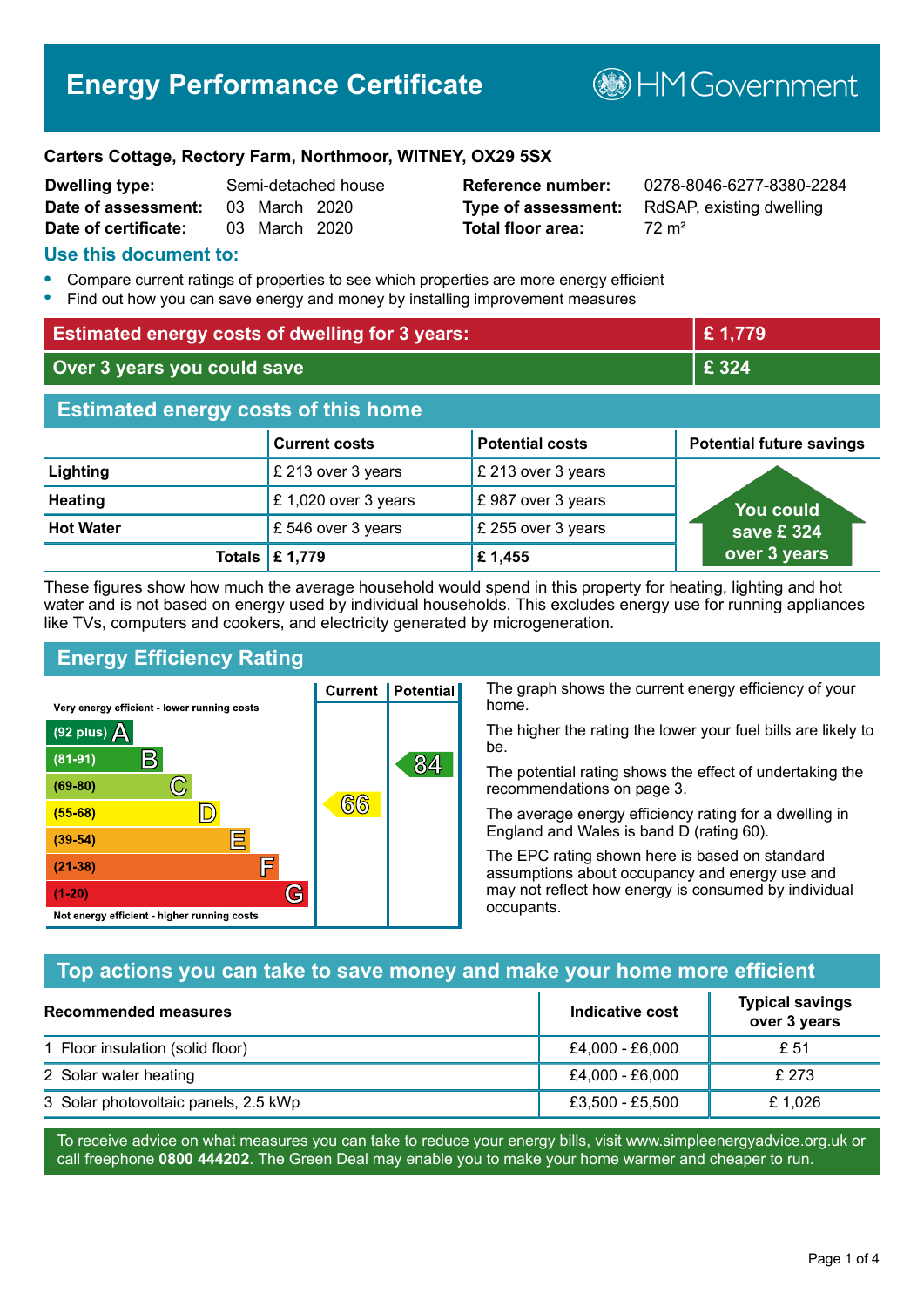Carters Cottage, Rectory Farm, Northmoor, WITNEY, OX29 5SX 03 March 2020 RRN: 0278-8046-6277-8380-2284

**Energy Performance Certificate**

#### **Summary of this home's energy performance related features**

| <b>Element</b>        | <b>Description</b>                          | <b>Energy Efficiency</b> |
|-----------------------|---------------------------------------------|--------------------------|
| Walls                 | Solid brick, as built, insulated (assumed)  | ★★★★☆                    |
|                       | Timber frame, as built, insulated (assumed) | ★★★★☆                    |
| Roof                  | Pitched, insulated (assumed)                | ★★★☆☆                    |
|                       | Roof room(s), insulated (assumed)           | ★★★★☆                    |
| Floor                 | Solid, limited insulation (assumed)         |                          |
| Windows               | Fully double glazed                         | ★★★☆☆                    |
| Main heating          | Boiler and radiators, oil                   | ★★★☆☆                    |
| Main heating controls | Programmer, room thermostat and TRVs        | ★★★★☆                    |
| Secondary heating     | Room heaters, wood logs                     |                          |
| Hot water             | From main system, no cylinder thermostat    | ★★☆☆☆                    |
| Lighting              | Low energy lighting in 86% of fixed outlets | *****                    |

Current primary energy use per square metre of floor area: 186 kWh/m² per year

The assessment does not take into consideration the physical condition of any element. 'Assumed' means that the insulation could not be inspected and an assumption has been made in the methodology based on age and type of construction.

#### **Low and zero carbon energy sources**

Low and zero carbon energy sources are sources of energy that release either very little or no carbon dioxide into the atmosphere when they are used. Installing these sources may help reduce energy bills as well as cutting carbon. The following low or zero carbon energy sources are provided for this home:

**•** Biomass secondary heating

#### **Your home's heat demand**

For most homes, the vast majority of energy costs derive from heating the home. Where applicable, this table shows the energy that could be saved in this property by insulating the loft and walls, based on typical energy use (shown within brackets as it is a reduction in energy use).

| <b>Heat demand</b>           | <b>Existing dwelling</b> | Impact of loft<br>insulation | <b>Impact of cavity</b><br>wall insulation | Impact of solid<br>wall insulation |
|------------------------------|--------------------------|------------------------------|--------------------------------------------|------------------------------------|
| Space heating (kWh per year) | 5.476                    | N/A                          | N/A                                        | N/A                                |
| Water heating (kWh per year) | 3,228                    |                              |                                            |                                    |

You could receive Renewable Heat Incentive (RHI) payments and help reduce carbon emissions by replacing your existing heating system with one that generates renewable heat, subject to meeting minimum energy efficiency requirements. The estimated energy required for space and water heating will form the basis of the payments. For more information, search for the domestic RHI on the www.gov.uk website.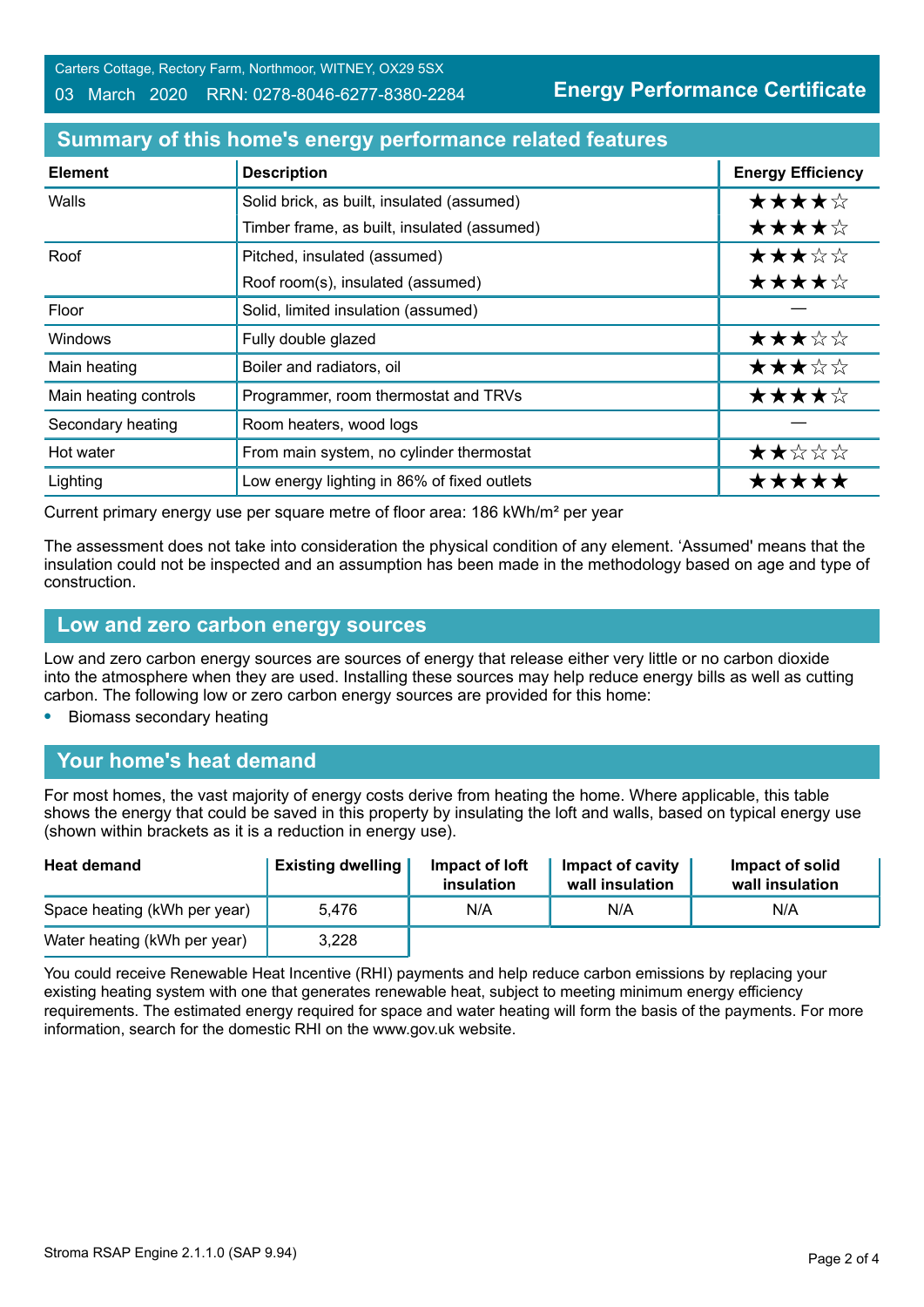#### 03 March 2020 RRN: 0278-8046-6277-8380-2284

#### **Recommendations**

The measures below will improve the energy performance of your dwelling. The performance ratings after improvements listed below are cumulative; that is, they assume the improvements have been installed in the order that they appear in the table. To receive advice on what measures you can take to reduce your energy bills, visit www.simpleenergyadvice.org.uk or call freephone 0800 444202. Before installing measures, you should make sure you have secured the appropriate permissions, where necessary. Such permissions might include permission from your landlord (if you are a tenant) or approval under Building Regulations for certain types of work.

| <b>Recommended measures</b>        | <b>Indicative cost</b> | <b>Typical savings</b><br>per year | <b>Rating after</b><br>improvement |
|------------------------------------|------------------------|------------------------------------|------------------------------------|
| Floor insulation (solid floor)     | £4,000 - £6,000        | £ 17                               | <b>D67</b>                         |
| Solar water heating                | £4,000 - £6,000        | £ 91                               | C73                                |
| Solar photovoltaic panels, 2.5 kWp | £3,500 - £5,500        | £ 342                              | <b>B84</b>                         |

# **Financial Support and the Green Deal**

Green Deal Finance allows you to pay for some of the cost of your improvements in instalments under a Green Deal Plan (note that this is a credit agreement, but with instalments being added to the electricity bill for the property). The availability of a Green Deal Plan will depend upon your financial circumstances. There is a limit to how much Green Deal Finance can be used, which is determined by how much energy the improvements are estimated to **save** for a 'typical household'.

You may also be able to obtain support towards repairs or replacements of heating systems and/or basic insulation measures under the ECO scheme, provided that you are in receipt of qualifying benefits or tax credits. To learn more about this scheme and the rules about eligibility, visit www.simpleenergyadvice.org.uk or call freephone **0800 444202** for England and Wales.